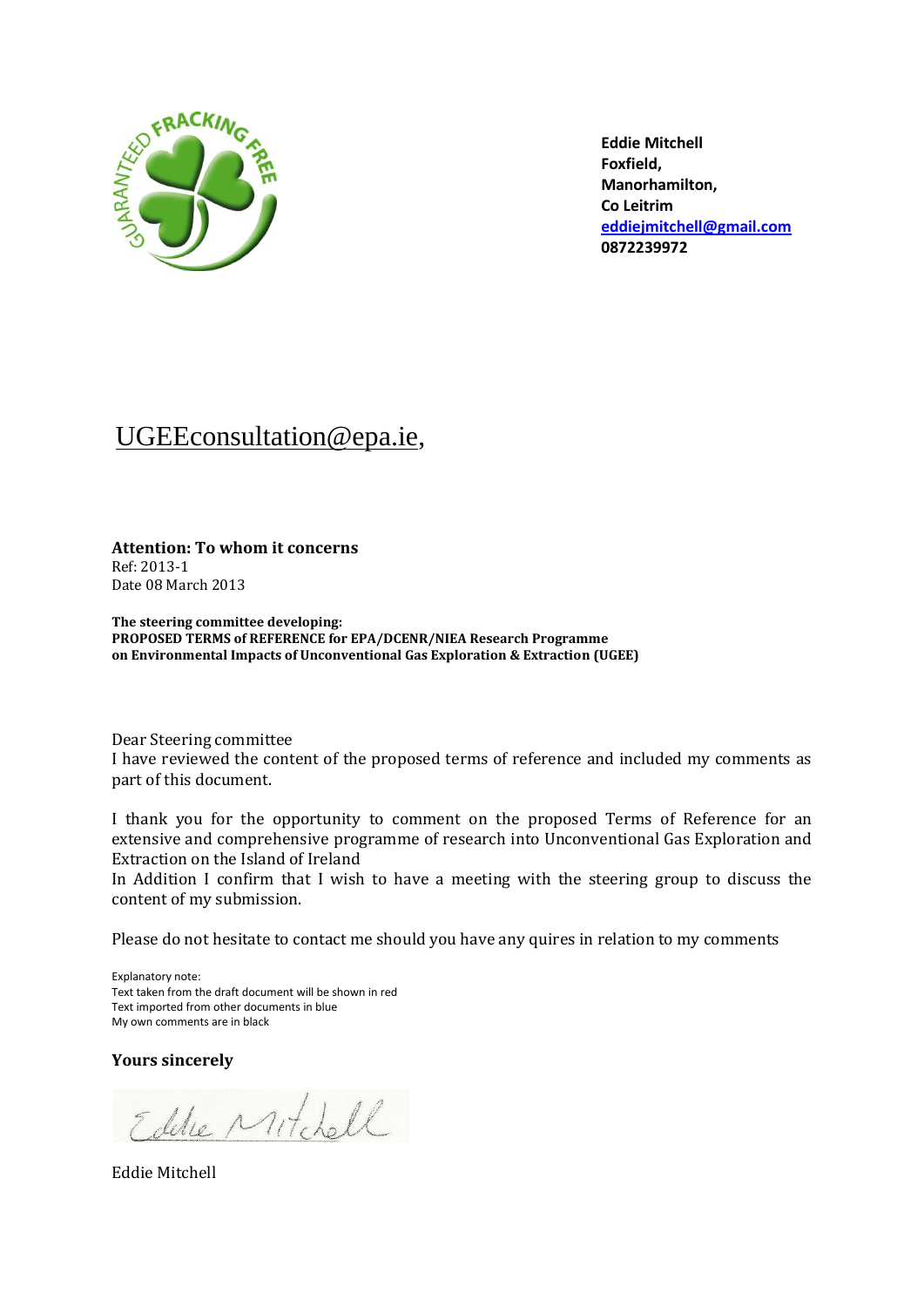# **Written comments on public consultation** for

research on Environmental Impacts of Unconventional Gas Exploration & Extraction

Before considering granting exploration licences for (UGEE) Unconventional Gas Exploration & Extraction it is important first to figure out if Fracking can be carried out safely in an Irish geological context but the Political decision to grant Licences must be based on a wider analysis of the impacts of the Industry over its Life cycle.

### **1. Background - Unconventional Gas Exploration & Extraction**

*"The fracking fluid also contains small amounts (typically < 2% in total by volume) of chemical additives such as acid to help initiate fractures, corrosion and scale inhibitors to protect the borehole lining and gelling agents to alter the fluid viscosity"*

While this sentence is an extract from the Aberdeen report please recognise that the downplaying of large volumes of chemicals by expressing them as a percentage of volume rather than by weight or actual volume is of concern.

### **2. Unconventional Gas Exploration & Extraction on the Island of Ireland**

Thank you for this explanatory note.

I am concerned if by "activities planned" you mean activities planned by government. In your final draft please clarify. You may be sending out the wrong signal to investors.

## **3. Previous Research on Unconventional Gas Exploration & Extraction**

*"Further research is required to fully understand the potential impacts on the environment from the use of this technology. The key questions this research needs to answer are:"*

*1) "Can this technology be used whilst also fully protecting the environment and human health? If the answer is yes, then:"*

The answering of this question is vital to filling the knowledge gap in the decision making process around UGEE.

How can this question be answered without the benefit of a health impact assessment? There is a fundamental problem with answering the questions in relation to human health when there is no representative on the steering committee with responsibility for human health. The decision not to allow the department of health to have a role on the steering committee is fundamentally flawed. There will be no confidence in this committee's ability to answer this question regarding human health until this lack of human health expertise is addressed.

See below an extract from:

**"A Review of the Environmental Protection Agency" by The Environmental Protection Agency Review Group completed in May 2011**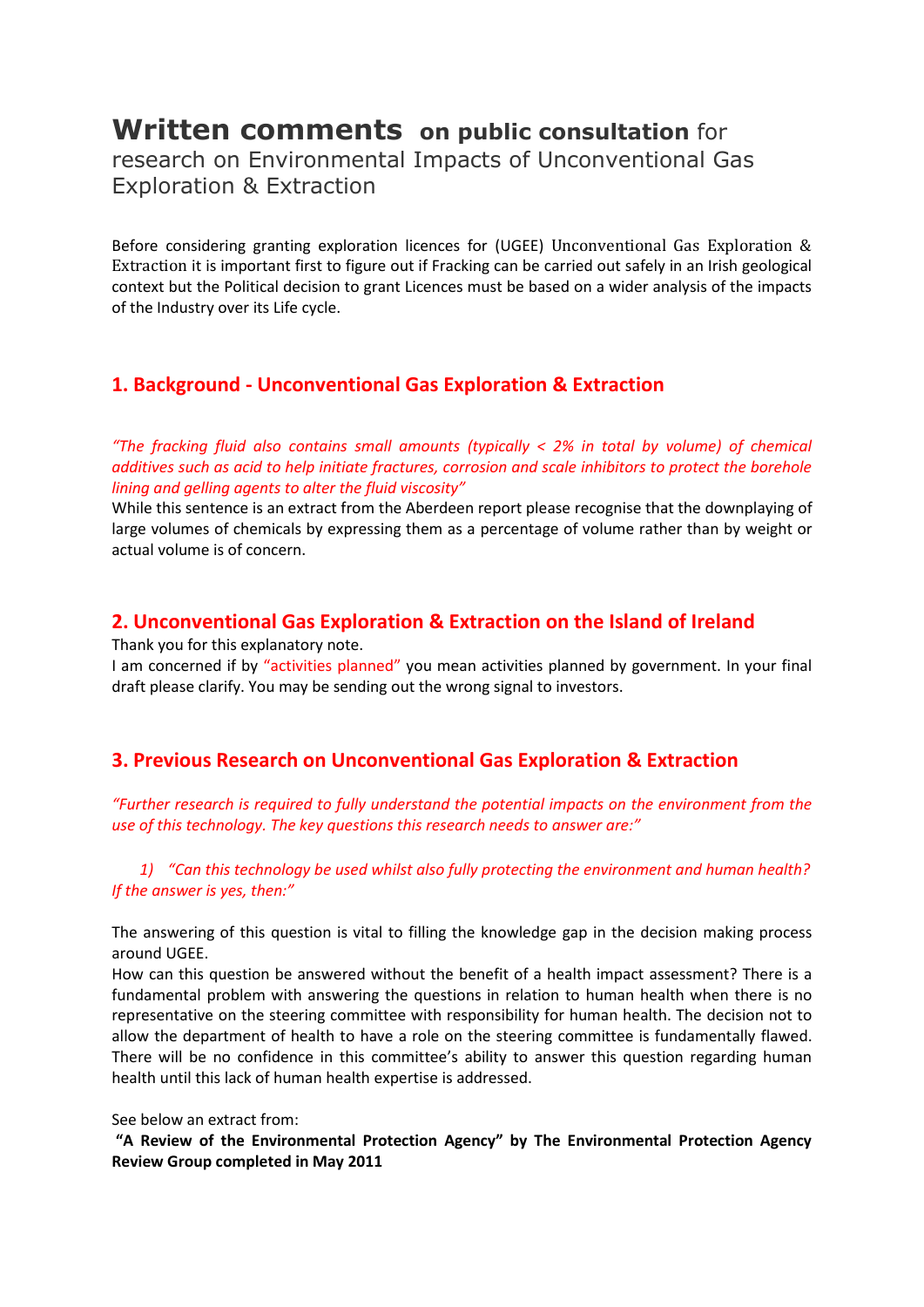#### *VII. Human health impacts*

*Of all the concerns about environmental matters, it is the potential for impacts on human health that gives rise to most anxiety. The EPA uses a standards based approach in assessing the potential health impacts of proposed activities, in its monitoring of industrial licensee's performance, waste disposal and water quality. Many other countries now use a risk based approach building on formal health impact assessments (HIA), which combine quantitative risk estimates and more qualitative outcomes from community and stakeholder engagement and the Review Group considers that there is a strong case for HIA, where appropriate, to become a formal requirement of the licensing process carried out by the EPA.*

Any research into understanding whether this technology can be used whilst also fully protecting human health must involve the chief medical officer with responsibility for human health. Please appoint the chief Medical officer of Ireland "Dr Tony Holohan" to the steering committee considering whether this technology can be used safely whilst protecting Human Health.

Cumulative impacts of the unconventional gas industry must be considered in relation to this natural resource's potential to supply energy into the Island's energy mix including potential demand from exporting either gas or electricity. No exploration licence should be granted without understanding the possible downsides to becoming dependent on shale gas in our energy mix and this dependence could lead to an exasperated risk to the environment and human health. This energy security Issue is also an environment and a health risk.

#### **Extract from EPA**

"The overarching goal for our future must be to ensure that as Ireland begins to work its way back to economic recovery, it goes in a sustainable direction.<sup>1</sup>"

Include the EPA's priority to ensure that developments are sustainable<sup>2</sup> by adding the question

#### **Can this technology be used whilst also fully ensuring that UGEE is sustainable development?**

Having considered the above and all other relevant considerations be prepared to say yes but also have an open mind and be prepared to say no in the interest of positive development. The precautionary principle should apply while accessing whether the process can be carried out while fully protecting human health.

## **4. Funding Organisations**

1

Will financial constraints limit the choice of contractors or the scope of the work?

<sup>&</sup>lt;sup>1</sup>[http://www.epa.ie/downloads/pubs/indicators/00061\\_EPA\\_SoE\\_2012.pdf](http://www.epa.ie/downloads/pubs/indicators/00061_EPA_SoE_2012.pdf)

Ireland's Environment An Assessment extract from conclusion.

<sup>&</sup>lt;sup>2</sup> [http://www.epa.ie/downloads/advice/ea/00425\\_SEA\\_Action%202012%20-2016%20.pdf](http://www.epa.ie/downloads/advice/ea/00425_SEA_Action%202012%20-2016%20.pdf) page 2